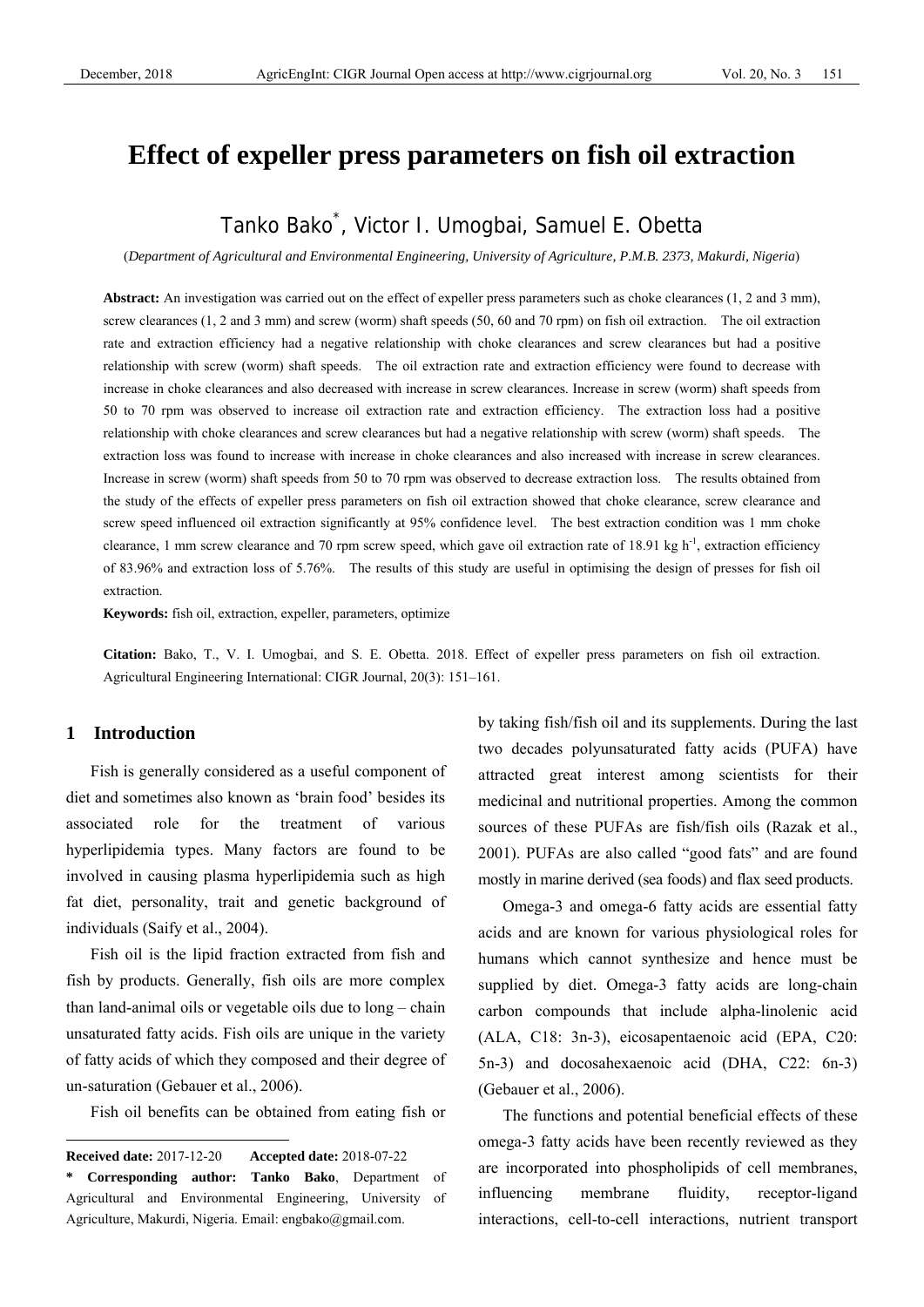across membranes, neuronal transmission, modulator of gene expression and precursor for eicosanoids, preventive agent for cardiovascular disorders, autoimmune disease and cancers, modulator of inflammation and thrombosis and it is important for brain development and visual acuity. Intervention studies have demonstrated that intake of these omega-3 fatty acids in the form of fish/fish oil increases high-density lipoprotein (HDL) cholesterol concentrations, reduces triglyceride concentrations, as well as postprandial lipaemia and chilomicron remnant concentrations, thus decreasing the risk of atherosclerosis and cardiovascular disease (Saify et al., 2004; Gebauer et al., 2006). Some people use fish oil to lower blood pressure or triglyceride levels. The scientific evidence suggests that fish oil really does lower high triglycerides and it also seems to help prevent heart disease and stroke when taken in the recommended amounts (Saify et al., 2004; Robert, 2005; Gebauer et al., 2006; Nezhad et al., 2008).

Oil extraction is the process of recovering oil from oil-bearing agricultural products through physical, biological or chemical extraction. Physical extraction processes include homogenizing, heating, pressing and filtering, also regarded as wet rendering. Biological processes include enzymatic oil extractions and silage production through the use of enzymes from fish viscera residue (autolysis) or enzymes from other sources (hydrolysis). Chemical solvent extraction is another well-established process to extract fish oil using organic solvents, however, the use of toxic solvents results in protein denaturisation and loss of functional properties (Chantachum et al., 2000; Akinoso and Raji, 2011).

Historically, crude fish oil is produced from the antiquity by Nordic towns that used it as fuel in lamps. At the beginning of the nineteenth century, U.S. began to produce crude fish oil from menhaden, using a process with two steps: fish cooking and rock-weighted pressing (Khoddami et al., 2009; Khoddami et al., 2012). An improved form of mechanical device, which allowed considerably more pressure to be exerted, involves the use of hydraulically operated rams: a simple, hand-operated cylinder pump is used to press flat plates or hollow cages attached to the hydraulic ram against a fixed-position ram. This type of press develops into a

motorized hydraulic pump system that presses the fish bag and then releases a press cake (Aloko et al., 2013; Maqsood et al., 2012).

The next improvement in extracting oil is the screw press or expeller. Screw presses use an electric motor to rotate a heavy iron shaft, which has flights, or worms built into it to push the material through a narrow opening. The pressure of forcing the fish mass through this slot releases part of the oil, which comes out through tiny slits in a metal barrel fitted around the rotating shaft. Expellers have a continuous flow of material through the machine in contrast to the hydraulic system described above, which uses small, individual packages or batches of oil-bearing materials (Williams, 2005; Sayasoonthorn et al., 2012).

The processing techniques involved in commercial production of edible fats and oils vary according to the type of raw material. Fish reduction to produce oil and fishmeal, except for solvent extraction, generally employs the same principles, techniques and equipment common to the production of other edible fats and oils. In general, fish are processed by the wet reduction method in which the principal operations are cooking, pressing, separation of the oil and water with recovery of oil, and drying of the residual protein material. Continuous processing from the time the fish are landed optimizes efficiency and maximizes product quality (Maqsood et al., 2012).

The selection of equipment for extraction process depends on controlling and influencing factors, which are responsible for limiting the rate of extraction. A number of variables need to be taken into account to optimize oil production using screw presses. For quality preservation, temperature is an important parameter. The friction inside the barrel generates heat which is passed on to the oil. For oil recovery and energy consumption, pressure is more interesting to monitor. There are four important factors to be considered as follows:

i. Speed: Higher screw speed means more throughput and higher residual oil content in the press cake since less time is available for the oil to drain from the solids. At higher speed the viscosity thus remains lower resulting in less pressure build-up. This again causes the residual oil content to be relatively high (Williams, 2005).

ii. Restriction size: When the restriction size is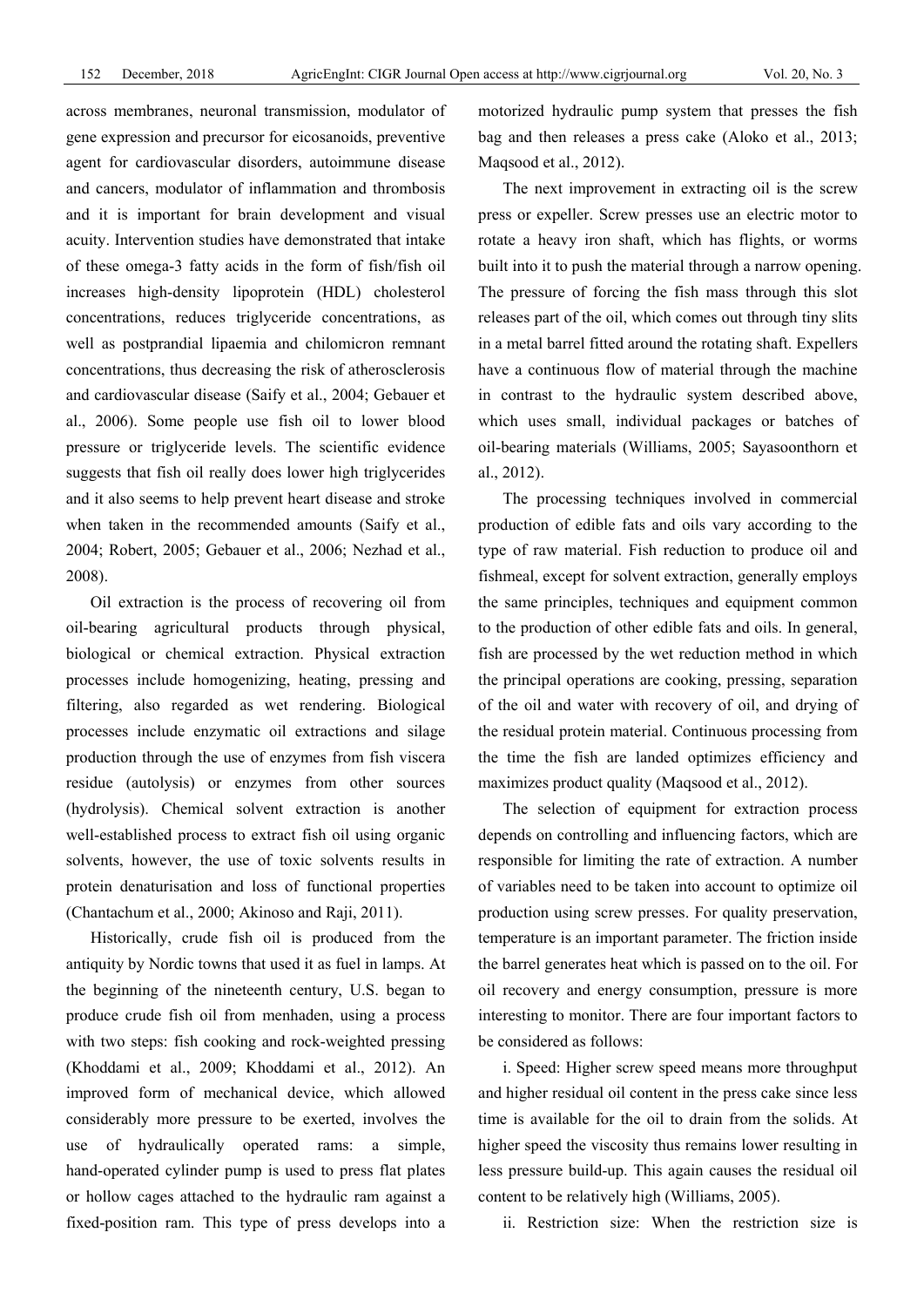reduced the pressure required to overcome the restriction increases. A resulting decrease in oil content causes increased viscosity of the paste and further pressure rise.

iii. Moisture content: An optimal moisture level for oil expression is expected to exist. In case of rapeseed it is a moisture level close to 7% (Bargale and Singh, 2000). For flaxseed the optimal moisture content is expected to be around 6% (Zheng et al., 2003).

iv. Cooking: Cooking causes increased cell wall rupturing thereby facilitating the outflow of oil. The oil point pressure decreases while pressure build-up increases due to increased viscosity in turn drastically increasing oil recovery.

#### **1.1 Objectives of the study**

### 1.1.1 Main objective

The main objective of the study is to evaluate the effect of expeller press parameters on fish oil extraction.

### 1.1.2 Specific objectives

The specific objectives of the study are:

i. To investigate the effect of expeller press parameters on oil extraction rate,

ii. To investigate the effect of expeller press parameters on extraction efficiency,

iii. To investigate the effect of expeller press parameters on extraction loss.

#### **1.2 Justification of the study**

Fish oil is usually obtained by various extraction techniques. Several studies on methods and conditions for fish oil extraction have been conducted in the past including solvent extraction, wet rendering, dry (steam) rendering and wet pressing methods. Extraction and purification of the lipids by conventional methods, such as hexane extraction, vacuum distillation, or conventional crystallization have the disadvantages of requiring high temperature processing which results in decomposition or degradation of the thermally labile compounds and/or employing toxic solvents having adverse health effects (Maqsood et al., 2012). Therefore, various research efforts are currently focusing on developments in the field of oil extraction and purification technologies. The demands on these processing technologies for extracting and purifying the fish oil are that they are eco-friendly and able to provide high oil yields and to minimize the loss of nutrients and provide a high-quality oil (Maqsood

et al., 2012). With improved separation techniques and more gentle processing methods, these oils might play an even more important role in the pharmaceutical and food industry in the near future (Adeniyi, 2006). Many works have been done on fish oil production but literature has shown that little or no work has been done in terms of mechanical process of fish oil extraction.

### **2 Materials and methods**

#### **2.1 Determination of oil content**

The fat extraction was carried out using soxhlet extraction method (AOAC, 2002; AOAC, 2005). The initial weight of the fish sample was taken then the sample was dried in an oven at about  $105^{\circ}$ C for about eight to ten hours until constant weight was reached and the sample was minced in an electric grinder. The homogenized fish sample was put into a labelled thimble. A dry boiling flask was correspondingly weighed and labelled,  $300 \text{ cm}^3$  of petroleum ether (boiling point 40°C-60°C) was measured into the boiling flask and the extraction thimble was plugged lightly with cotton wool. The soxhlet apparatus was assembled and allowed to reflux for about six hours. The thimble was removed with care and the petroleum ether on the top of the container of the set-up was collected and drained into a container for reuse. The flask was removed and dried at (105°C-110°C) for one hour when it was almost free of petroleum ether. The flask and its content was finally transferred into a desiccator, allowed to cool and then weighed. The fat content was calculated from Equation (1) (AOAC, 2002; AOAC, 2005).

$$
ext{Part content } (\%) = \frac{W_2 - W_1}{W} \times 100
$$
 (1)

where,  $W_1$  = Weight of empty flask (g);  $W_2$  = Weight of flask and fat  $(g)$ ;  $W =$  Weight of fresh fish sample  $(g)$ .

### **2.2 Instrumentation and test materials**

A quartz stopwatch was used for measurement of time during the performance evaluation of the machine. A digital tachometer (DT 2235B) shown in Figure 1 was used to determine the peripheral speed of the worm shaft and electronic balance of sensitivity of 0.01 kg was used in weight measurements. The commonest available species of fish (Atlantic mackerel) in Nigerian market was used for the evaluation.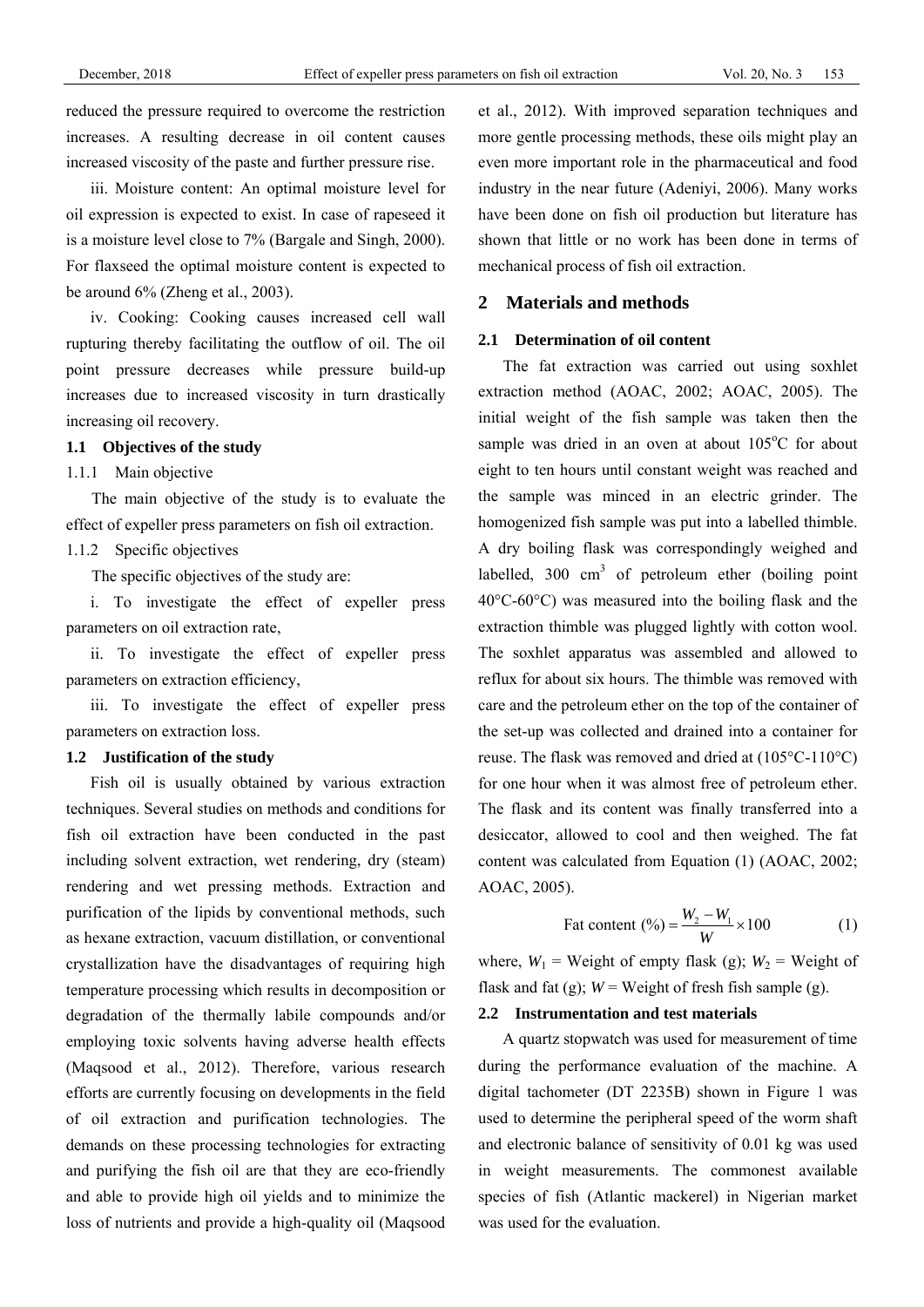

Figure 1 Digital tachometer

2.2.1 Determination of rotational speed of screw shaft

The shaft rotational speed of 50, 60 and 70 rpm; which correspond to peripheral speed of 7.3, 9.2 and  $11.0 \text{ m s}^{-1}$  respectively were considered for the experiment and were attained with help of set of driver (30 mm) and driven pulleys of different sizes (600, 700 and 840 mm). The shaft rotational speeds of the oil extractor during its evaluation were determined using a digital tachometer (DT 2235B) shown in Figure 1 which has a sensitivity of one revolution per second. Figure 2 shows the sets of driven pulleys used to vary the machine speed.



Figure 2 Pulleys used to vary the machine speed

#### 2.2.2 Screw shaft clearance

Three levels of screw shaft clearance (space between barrel wall and screw shaft) of 1, 2, and 3 mm were chosen for the experiment. Variation of clearance treatment was conducted by replacing screw shaft number (Figure 3) on barrel (cylinder) of 1-3 mm clearance (Harmanto et al., 2009).



Figure 3 Worm shafts used to vary the screw shaft clearance

### 2.2.3 Choke clearance

The extractor was evaluated at three levels of choke clearance (space between barrel wall and conical choke) of 1, 2, and 3 mm. The adjustment of the choke was done with the aid of the choke regulator. Choke clearance was changeable from zero to 10 mm by the lever handle known as choke regulator.

#### **2.3 Experimental Variables**

The yield of oil extraction, efficiency of oil expression, expeller throughput and specific power consumption of a mechanical oil expeller largely depends on certain pre-treatment and machine parameters. The pre-treatment parameters like heating temperature and heating time as well as machine parameters like choke clearance, screw clearance and screw shaft speed are expected to influence oil expression through a mechanical oil expeller. Consequently, the following variables were selected for the study.

### 2.3.1 Independent variables

Choke clearances of 1, 2 and 3 mm (El-Nakib et al., 2012; Akerele and Ejiko, 2015; Ezeoha and Akubuo, 2017), screw clearances of 1, 2 and 3 mm (Harmanto et al., 2009) and screw shaft speeds of 50, 60 and 70 rpm (Ajao et al., 2010; Adebija, 2012; El-Nakib et al., 2012) were taken as major machine parameters for standardizing oil expelling condition for maximum oil expression.

#### 2.3.2 Dependent variables

The performance of the oil expeller was evaluated under different treatments by observing the oil extraction rate, extraction efficiency and extraction loss.

### 2.3.2.1 Determination of the oil extraction rate

Extraction rate is the volume or weight of oil that the machine is capable of expelling per unit time (Olaniyan and Oje, 2007; Olaniyan and Oje, 2011).

$$
E_R = \frac{W_0}{T} \tag{2}
$$

where,  $E_R$  = Extraction rate (kg h<sup>-1</sup>);  $W_0$  = Weight of oil extract (kg);  $T =$  Operation time or duration (h).

2.3.2.2 Determination of extraction efficiency

The extraction efficiency of the machine was evaluated by expressing the oil extracted as a percentage of the total oil content of the fish samples. From the values obtained, extraction efficiency was determined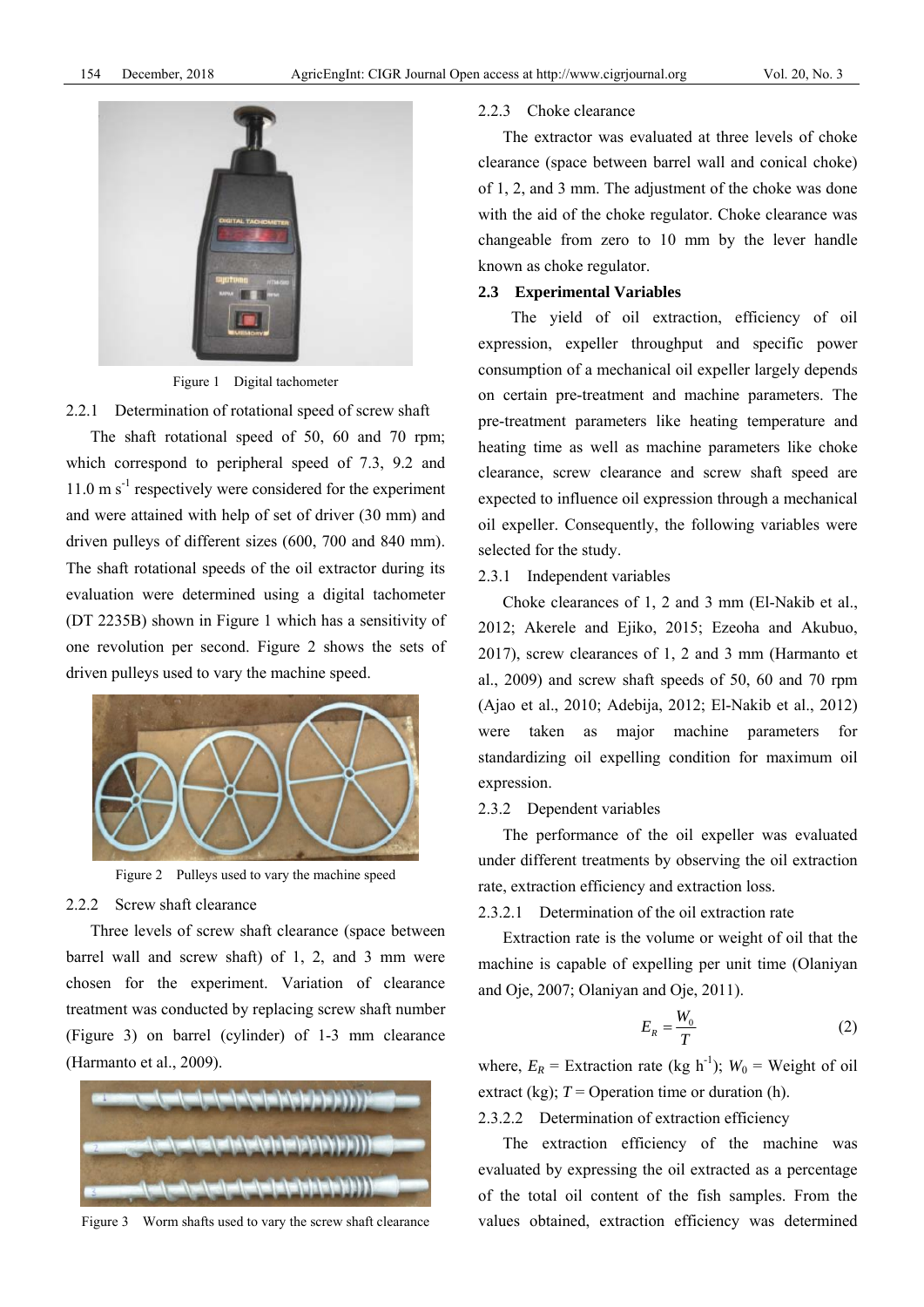according to Olaniyan and Oje (2007) and Olaniyan and Oje (2011) as:

$$
O_E = \frac{W_{OE}}{XW_{FS}} \times 100\tag{3}
$$

where,  $O_E$  = Extraction efficiency (%);  $W_{OE}$  = Weight of oil extracted (kg);  $W_{FS}$  = Weight of fed sample (kg);  $X =$ Oil content of fish in decimal (determined).

### 2.3.2.3 Determination of extraction loss

Extraction loss is the ratio of the unrecovered sample to the fed sample. From the values obtained, extraction loss was calculated according to Olaniyan and Oje (2007) and Olaniyan and Oje (2011) as:

$$
E_{L} = \frac{[W_{FS} - (W_{FE} + W_{RC})]}{W_{FS}} \times 100
$$
 (4)

where,  $E_L$  = Extraction loss (%);  $W_{FS}$  = Weight of fed sample (kg);  $W_{FE}$  = Weight of fish extract (kg);  $W_{RC}$  = Weight of residual cake (kg).

### **2.4 Experimental procedure**

2.4.1 Selection, preparation and pre-treatment of test material (fish)

Prior to analysis, the internal organs of the fish were removed and the fish was washed to remove the residual blood. The fish was cut into small pieces and was heated to 60°C-90°C for approximately 5-20 minutes (Chantachum et al., 2000). This process coagulates the proteins and disrupts the cell membranes thus allowing leakage out of bound water and oil.

### 2.4.2 Machine evaluation procedure

Materials required include weighing balance, measuring cylinder, water, minced fresh fish, cake receiving container and oil receiving container. The expeller (Figure 4) powered by an electric motor was set into operation and a known weight of each prepared sample was fed into the machine through the feeding hopper. The continuous helical screw shaft conveyed, crushed, squeezed and pressed the fishes in order to extract the oil. The oil and water phases (containing water-soluble proteins as well) were separated from the solid phase (press cake). The fluid extracted and the press cake were collected and weighed separately. Clarification was done to separate the oil from its entrapped impurities. The fish extract was left to settle and the oil was decanted. The decanted oil was heated to remove moisture and was allowed to cool and then filtered using sieves.



Figure 4 Isometric drawing of the expeller press

### **2.5 Experimental design**

The experimental design for the statistical analysis followed a three-treatment effect (choke clearance, screw clearance and screw speed) in a split-split-plot factorial design with completely randomized design (CRD) involving a three-way classification with three observations (replications) per experimental unit. The experimental unit comprised three factors: three choke clearances (1, 2 and 3 mm), three screw clearances (1, 2 and 3 mm) and three cylinder speeds (50, 60 and 70 rpm), giving a twenty seven (27) treatment combinations and eighty one (81) observations for the experiment. The choke clearance in the combination formed the levels of factor 'A', screw clearance formed the levels of factor 'B' and cylinder speed formed the levels of factor 'C'. All data collected were subjected to analysis of variance (ANOVA) to test for significant effects at 95% confidence limit using the procedure recommended by Steel and Torrie (1980). When significant difference is observed, treatment means were separated using the Fisher's least significant difference (F-LSD) test. The experimental design was shown in Table 1.

**Table 1 Experimental design used in the study** 

| <b>Factors</b>                | Level |    |    |  |
|-------------------------------|-------|----|----|--|
| Choke clearance, C (mm)       |       |    |    |  |
| Screw shaft clearance, D (mm) |       |    |    |  |
| Screw shaft speed, N (rpm)    | 50    | 60 | 70 |  |
|                               |       |    |    |  |

### **3 Results and discussions**

Table 2 showed the results of the expeller press parameters effects on oil extraction rate (kg  $h^{-1}$ ). The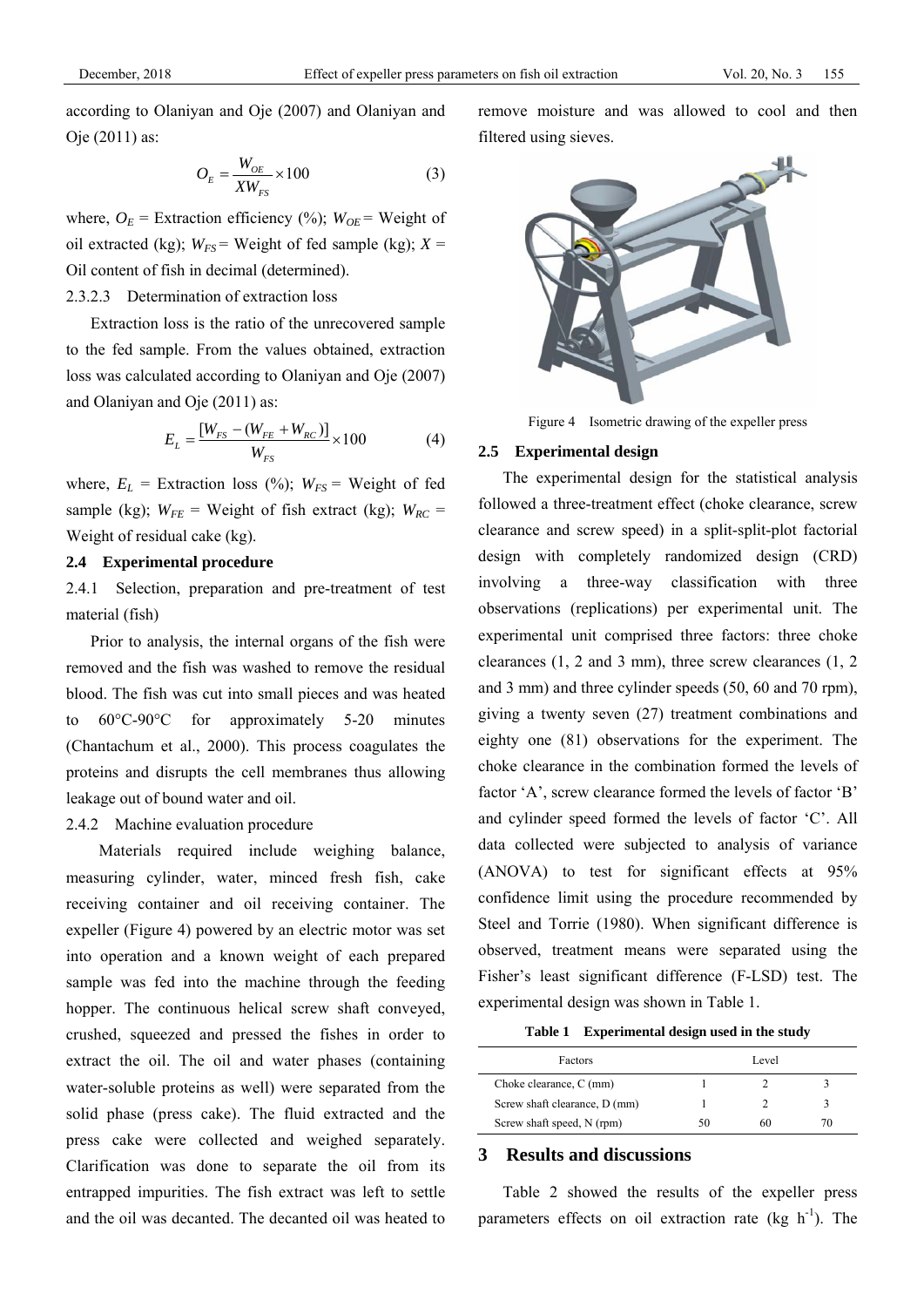ANOVA at  $p \le 0.05$  of the effect of expeller press parameters (choke clearance, screw shaft clearance and screw shaft speeds) on the oil extraction rate (kg  $h^{-1}$ ) was presented in Table 3 and the means using F-LSD was presented in Table 4. The results of the expeller press parameters effects on extraction efficiency (%) were shown in Table 5. The ANOVA at *p*≤0.05 of the effect of expeller press parameters (choke clearance, screw shaft clearance and screw shaft speeds) on the extraction efficiency (%) was presented in Table 6 and the means using F-LSD was presented in Table 7. Table 8 was the results of the expeller press parameters effects on extraction loss (%). The ANOVA at *p*≤0.05 of the effect of expeller press parameters (choke clearance, screw shaft clearance and screw shaft speeds) on the extraction loss (%) was presented in Table 9 and the means using F-LSD was presented in Table 10.

**Table 2 Results of the expeller press parameters effects on oil extraction rate (kg h-1)** 

|                | Choke<br>Screw |                   | Screw          | Replications |                |       |       |           |
|----------------|----------------|-------------------|----------------|--------------|----------------|-------|-------|-----------|
| S/N            | Size<br>(mm)   | Clearance<br>(mm) | Speed<br>(rpm) | $\mathbf{1}$ | $\overline{2}$ | 3     | Mean  | <b>SD</b> |
| $\mathbf{1}$   |                |                   | 50             | 16.85        | 17.17          | 17.23 | 17.08 | 0.20      |
| $\overline{c}$ |                | $\mathbf{1}$      | 60             | 17.72        | 17.96          | 18.20 | 17.96 | 0.24      |
| 3              |                |                   | 70             | 19.17        | 18.94          | 18.63 | 18.91 | 0.27      |
| 4              |                |                   | 50             | 16.78        | 15.71          | 16.00 | 16.16 | 0.55      |
| 5              | $\,$ 1         | $\overline{c}$    | 60             | 16.89        | 16.71          | 16.96 | 16.85 | 0.13      |
| 6              |                |                   | 70             | 17.49        | 17.71          | 17.51 | 17.57 | 0.12      |
| $\overline{7}$ |                |                   | 50             | 15.84        | 15.58          | 15.84 | 15.75 | 0.15      |
| 8              |                | 3                 | 60             | 16.11        | 16.62          | 16.26 | 16.33 | 0.26      |
| 9              |                |                   | 70             | 17.27        | 17.01          | 16.80 | 17.03 | 0.24      |
| 10             |                |                   | 50             | 14.84        | 15.55          | 15.09 | 15.16 | 0.36      |
| 11             |                | $\mathbf{1}$      | 60             | 15.70        | 15.87          | 15.90 | 15.82 | 0.11      |
| 12             |                |                   | 70             | 16.66        | 16.51          | 16.72 | 16.63 | 0.11      |
| 13             |                |                   | 50             | 14.36        | 14.64          | 14.91 | 14.64 | 0.28      |
| 14             | $\overline{c}$ | $\overline{c}$    | 60             | 15.27        | 15.22          | 15.15 | 15.21 | $0.06\,$  |
| 15             |                |                   | 70             | 15.53        | 16.23          | 16.38 | 16.05 | 0.45      |
| 16             |                |                   | 50             | 14.34        | 14.65          | 14.04 | 14.34 | 0.31      |
| 17             |                | 3                 | 60             | 14.59        | 14.92          | 14.65 | 14.72 | 0.18      |
| 18             |                |                   | 70             | 15.21        | 15.22          | 15.43 | 15.29 | 0.12      |
| 19             |                |                   | 50             | 13.94        | 14.79          | 14.11 | 14.28 | 0.45      |
| 20             |                | $\mathbf{1}$      | 60             | 14.92        | 14.83          | 14.59 | 14.78 | 0.17      |
| 21             |                |                   | 70             | 15.24        | 15.37          | 15.09 | 15.23 | 0.14      |
| 22             |                |                   | 50             | 13.92        | 13.85          | 13.75 | 13.84 | 0.09      |
| 23             | 3              | $\overline{c}$    | 60             | 14.42        | 14.33          | 14.15 | 14.30 | 0.14      |
| 24             |                |                   | 70             | 14.77        | 14.83          | 14.65 | 14.75 | 0.09      |
| 25             |                |                   | 50             | 13.37        | 13.68          | 13.76 | 13.60 | 0.21      |
| 26             |                | 3                 | 60             | 13.80        | 13.67          | 13.86 | 13.78 | 0.10      |
| 27             |                |                   | 70             | 14.70        | 14.42          | 14.32 | 14.48 | 0.20      |

| Table 3 ANOVA of the expeller press parameters effects on |
|-----------------------------------------------------------|
| oil extraction rate $(kg h^{-1})$                         |

| SS<br>DF<br>MS<br>F-cal<br>Sources                     | F-tab |
|--------------------------------------------------------|-------|
|                                                        |       |
| 863.83*<br>$\overline{2}$<br>C<br>51.83<br>103.65      | 3.18  |
| $157.17*$<br>18.86<br>9.43<br>D<br>2                   | 3.18  |
| $171.17*$<br>N<br>$\overline{2}$<br>20.53<br>10.27     | 3.18  |
| $7.50^*$<br>$C^*D$<br>1.80<br>0.45<br>$\overline{4}$   | 2.56  |
| $3.33*$<br>$C^*N$<br>4<br>0.20<br>0.81                 | 2.56  |
| $1.67^{ns}$<br>$D*N$<br>$\overline{4}$<br>0.38<br>0.10 | 2.56  |
| 0.50 <sup>ns</sup><br>8<br>$C^*D^*N$<br>0.24<br>0.03   | 2.13  |
| 0.06<br>54<br>3.22<br>Error                            |       |
| 80<br>149.48<br>Total                                  |       |

Note: C-choke clearance, D-screw clearance, N-screw speed, \* Significant, <sup>ns</sup> Not significant.

**Table 4 Effect of expeller press parameters on mean oil extraction rate (kg h-1)** 

| Choke clearance | Screw clearance | Screw speed, rpm |       |       |  |
|-----------------|-----------------|------------------|-------|-------|--|
| (mm)            | (mm)            | 50               | 60    | 70    |  |
|                 | 1               | 17.08            | 17.96 | 18.91 |  |
| 1               | $\overline{2}$  | 16.16            | 16.85 | 17.57 |  |
|                 | 3               | 15.75            | 16.33 | 17.03 |  |
|                 | 1               | 15.16            | 15.82 | 16.63 |  |
| $\mathfrak{D}$  | $\overline{2}$  | 14.64            | 15.21 | 16.05 |  |
|                 | 3               | 14.34            | 14.72 | 15.29 |  |
| 3               | 1               | 14.28            | 14.78 | 15.23 |  |
|                 | $\overline{2}$  | 13.84            | 14.30 | 14.75 |  |
|                 | 3               | 13.60            | 13.78 | 14.48 |  |

Note:  $F-LSD_{0.05} = 0.401$ .

**Table 5 Results of the expeller press parameters effects on extraction efficiency (%)** 

| S/N            | Choke          | Screw<br>Size<br>Clearance |                | Replications |                |       | Mean  | <b>SD</b> |
|----------------|----------------|----------------------------|----------------|--------------|----------------|-------|-------|-----------|
|                | (mm)           | (mm)                       | Speed<br>(rpm) | 1            | $\overline{c}$ | 3     |       |           |
| $\mathbf{1}$   |                |                            | 50             | 77.61        | 79.10          | 79.48 | 78.73 | 0.99      |
| $\overline{c}$ |                | $\mathbf{1}$               | 60             | 80.22        | 80.97          | 82.46 | 81.22 | 1.14      |
| 3              |                |                            | 70             | 84.70        | 83.96          | 83.21 | 83.96 | 0.75      |
| 4              |                |                            | 50             | 79.48        | 74.25          | 75.75 | 76.49 | 2.69      |
| 5              | $\mathbf{1}$   | $\overline{c}$             | 60             | 79.48        | 78.73          | 79.85 | 79.35 | 0.57      |
| 6              |                |                            | 70             | 82.09        | 83.21          | 82.09 | 82.46 | 0.65      |
| 7              |                |                            | 50             | 75.00        | 73.88          | 75.00 | 74.63 | 0.65      |
| 8              |                | 3                          | 60             | 76.12        | 78.36          | 76.87 | 77.12 | 1.14      |
| 9              |                |                            | 70             | 81.34        | 80.22          | 79.10 | 80.22 | 1.12      |
| 10             |                |                            | 50             | 71.27        | 74.63          | 72.39 | 72.76 | 1.71      |
| 11             |                | $\mathbf{1}$               | 60             | 74.63        | 75.75          | 75.75 | 75.38 | 0.65      |
| 12             |                | 70                         | 78.36          | 77.99        | 78.73          | 78.36 | 0.37  |           |
| 13             | $\overline{2}$ |                            | 50             | 70.15        | 70.90          | 72.39 | 71.15 | 1.14      |
| 14             |                | $\overline{c}$             | 60             | 73.88        | 73.51          | 73.13 | 73.51 | 0.38      |
| 15             |                |                            |                | 70           | 74.25          | 77.61 | 78.36 | 76.74     |
| 16             |                |                            | 50             | 70.15        | 71.64          | 68.66 | 70.15 | 1.49      |
| 17             |                | $\overline{\mathbf{3}}$    | 60             | 71.27        | 72.76          | 71.27 | 71.77 | 0.86      |
| 18             |                |                            | 70             | 73.51        | 73.88          | 74.63 | 74.01 | 0.57      |
| 19             |                |                            | 50             | 67.16        | 69.78          | 67.91 | 68.28 | 1.35      |
| 20             |                | $\mathbf{1}$               | 60             | 71.27        | 70.90          | 69.78 | 70.65 | 0.78      |
| 21             |                |                            | 70             | 72.39        | 73.13          | 71.64 | 72.39 | 0.75      |
| 22             |                |                            | 50             | 67.91        | 67.16          | 66.79 | 67.29 | 0.57      |
| 23             | 3              | $\overline{c}$             | 60             | 69.78        | 69.40          | 68.66 | 69.28 | 0.57      |
| 24             |                |                            | 70             | 70.90        | 71.64          | 70.52 | 71.02 | 0.57      |
| 25             |                |                            | 50             | 65.30        | 66.79          | 67.16 | 66.42 | 0.98      |
| 26             |                | 3                          | 60             | 67.16        | 66.42          | 67.54 | 67.04 | 0.57      |
| 27             |                |                            | 70             | 70.90        | 69.78          | 69.03 | 69.90 | 0.94      |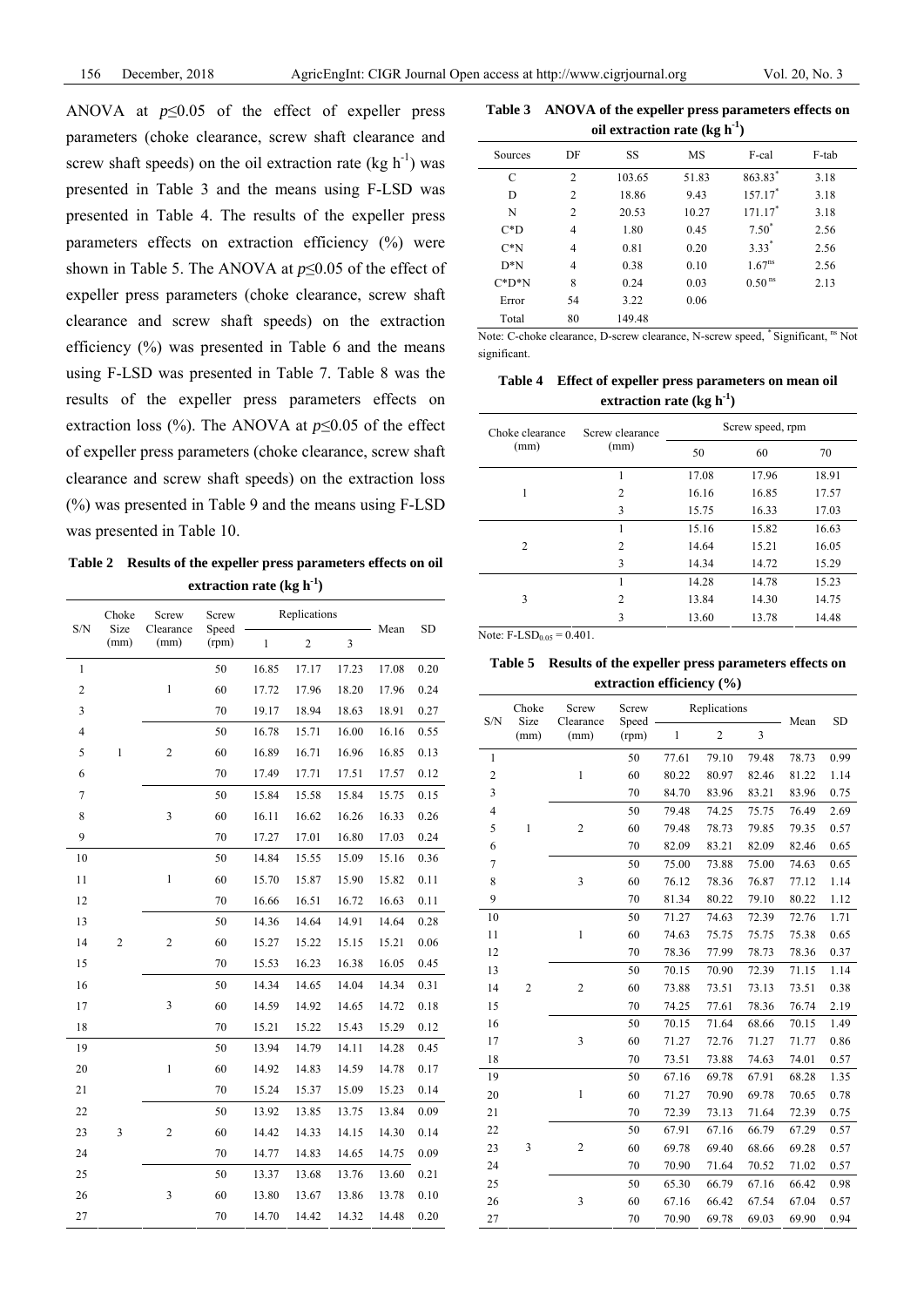#### **Table 6 ANOVA of the expeller press parameters effects on extraction efficiency (%)**

| <b>CALL ACLIVIII CHICICIICY</b> (707 |                |         |        |                       |       |  |
|--------------------------------------|----------------|---------|--------|-----------------------|-------|--|
| Sources                              | DF             | SS      | MS     | F-cal                 | F-tab |  |
| C                                    | $\overline{2}$ | 1412.22 | 706.11 | 578.78*               | 3.18  |  |
| D                                    | 2              | 154.95  | 77.48  | $63.51$ <sup>*</sup>  | 3.18  |  |
| N                                    | $\overline{c}$ | 311.51  | 155.76 | $127.67$ <sup>*</sup> | 3.18  |  |
| $C^*D$                               | $\overline{4}$ | 4.10    | 1.03   | $0.84$ <sup>ns</sup>  | 2.56  |  |
| $C^*N$                               | $\overline{4}$ | 7.85    | 1.96   | 1.61 <sup>ns</sup>    | 2.56  |  |
| $D*N$                                | $\overline{4}$ | 2.71    | 0.68   | 0.56 <sup>ns</sup>    | 2.56  |  |
| $C^*D^*N$                            | 8              | 3.56    | 0.45   | 0.37 <sup>ns</sup>    | 2.13  |  |
| Error                                | 54             | 65.86   | 1.22   |                       |       |  |
| Total                                | 80             | 1962.76 |        |                       |       |  |

Note: C-choke clearance, D-screw clearance, N-screw speed, \* Significant, ns Not significant.

### **Table 7 Effect of expeller press parameters on mean extraction efficiency (%)**

| Choke clearance | Screw clearance | Screw speed, rpm |       |       |  |
|-----------------|-----------------|------------------|-------|-------|--|
| (mm)            | (mm)            | 50               | 60    | 70    |  |
|                 | 1               | 78.73            | 81.22 | 83.96 |  |
| 1               | 2               | 76.49            | 79.35 | 82.46 |  |
|                 | 3               | 74.63            | 77.12 | 80.22 |  |
|                 | 1               | 72.76            | 75.38 | 78.36 |  |
| $\mathfrak{D}$  | $\overline{c}$  | 71.15            | 73.51 | 76.74 |  |
|                 | 3               | 70.15            | 71.77 | 74.01 |  |
| 3               | 1               | 68.28            | 70.65 | 72.39 |  |
|                 | 2               | 67.29            | 69.28 | 71.02 |  |
|                 | 3               | 66.42            | 67.04 | 69.90 |  |

Note:  $F-LSD_{0.05} = 1.811$ .

#### **Table 8 Results of the expeller press parameters effects on extraction loss (%)**

| S/N                     | Choke<br>Size  | Screw<br>Clearance      | Screw<br>Replications<br>Speed |              | Mean           | <b>SD</b> |       |      |
|-------------------------|----------------|-------------------------|--------------------------------|--------------|----------------|-----------|-------|------|
|                         | (mm)           | (mm)                    | (rpm)                          | $\mathbf{1}$ | $\overline{c}$ | 3         |       |      |
| $\mathbf{1}$            |                |                         | 50                             | 9.17         | 9.17           | 9.32      | 9.22  | 0.09 |
| $\overline{\mathbf{c}}$ |                | $\mathbf{1}$            | 60                             | 7.58         | 7.25           | 7.67      | 7.50  | 0.22 |
| 3                       |                |                         | 70                             | 5.33         | 5.62           | 6.33      | 5.76  | 0.51 |
| 4                       |                |                         | 50                             | 11.75        | 11.58          | 11.67     | 11.67 | 0.09 |
| 5                       | $\mathbf{1}$   | $\overline{2}$          | 60                             | 11.18        | 11.27          | 11.20     | 11.22 | 0.05 |
| 6                       |                |                         | 70                             | 11.00        | 11.03          | 10.85     | 10.96 | 0.10 |
| $\boldsymbol{7}$        |                |                         | 50                             | 11.80        | 11.87          | 11.75     | 11.81 | 0.06 |
| 8                       |                | 3                       | 60                             | 11.57        | 11.45          | 11.62     | 11.55 | 0.09 |
| 9                       |                |                         | 70                             | 11.33        | 11.50          | 11.30     | 11.38 | 0.11 |
| 10                      |                |                         | 50                             | 13.07        | 12.98          | 12.93     | 12.99 | 0.07 |
| 11                      |                | $\mathbf{1}$            | 60                             | 12.20        | 12.53          | 12.42     | 12.38 | 0.17 |
| 12                      |                |                         | 70                             | 11.25        | 11.63          | 11.35     | 11.41 | 0.20 |
| 13                      |                |                         | 50                             | 14.62        | 13.87          | 14.12     | 14.20 | 0.38 |
| 14                      | $\overline{2}$ | $\overline{2}$          | 60                             | 13.83        | 13.62          | 13.58     | 13.68 | 0.13 |
| 15                      |                |                         | 70                             | 12.85        | 12.82          | 12.88     | 12.85 | 0.03 |
| 16                      |                |                         | 50                             | 14.80        | 14.78          | 14.78     | 14.79 | 0.01 |
| 17                      |                | $\overline{\mathbf{3}}$ | 60                             | 14.62        | 14.50          | 14.33     | 14.48 | 0.15 |
| 18                      |                |                         | 70                             | 13.78        | 14.12          | 13.85     | 13.92 | 0.18 |
| 19                      |                |                         | 50                             | 13.48        | 11.67          | 13.47     | 12.87 | 1.04 |
| 20                      |                | $\mathbf{1}$            | 60                             | 12.82        | 12.87          | 12.90     | 12.86 | 0.04 |
| 21                      |                |                         | 70                             | 12.38        | 12.52          | 12.32     | 12.41 | 0.10 |
| 22                      |                |                         | 50                             | 14.67        | 14.20          | 14.35     | 14.41 | 0.24 |
| 23                      | 3              | $\overline{2}$          | 60                             | 14.03        | 14.05          | 14.22     | 14.10 | 0.10 |
| 24                      |                |                         | 70                             | 13.37        | 13.85          | 13.62     | 13.61 | 0.24 |
| 25                      |                |                         | 50                             | 14.85        | 14.80          | 14.82     | 14.82 | 0.03 |
| 26                      |                | 3                       | 60                             | 14.53        | 14.45          | 14.65     | 14.54 | 0.10 |
| 27                      |                |                         | 70                             | 13.73        | 14.07          | 13.82     | 13.87 | 0.18 |

#### **Table 9 ANOVA of the expeller press parameters effects on extraction loss (%)**

| $\frac{1}{2}$ |                |        |           |                      |       |  |  |
|---------------|----------------|--------|-----------|----------------------|-------|--|--|
| Sources       | DF             | SS     | <b>MS</b> | F-cal                | F-tab |  |  |
| C             | $\overline{2}$ | 215.55 | 107.78    | 1539.71*             | 3.18  |  |  |
| D             | $\overline{2}$ | 106.19 | 53.10     | 758.57*              | 3.18  |  |  |
| N             | $\overline{2}$ | 18.93  | 9.47      | 135.29 $*$           | 3.18  |  |  |
| $C^*D$        | $\overline{4}$ | 22.34  | 5.59      | 79.86*               | 2.56  |  |  |
| $C^*N$        | $\overline{4}$ | 1.65   | 0.41      | $5.86*$              | 2.56  |  |  |
| $D*N$         | $\overline{4}$ | 3.03   | 0.76      | $10.86^*$            | 2.56  |  |  |
| $C^*D^*N$     | 8              | 6.00   | 0.75      | $10.71$ <sup>*</sup> | 2.13  |  |  |
| Error         | 54             | 3.84   | 0.07      |                      |       |  |  |
| Total         | 80             | 377.52 |           |                      |       |  |  |

Note: C-choke clearance, D-screw clearance, N-screw speed, \* Significant.

**Table 10 Effect of expeller press parameters on mean extraction loss (%)** 

| Choke clearance | Screw clearance | Screw speed, rpm |       |       |  |
|-----------------|-----------------|------------------|-------|-------|--|
| (mm)            | (mm)            | 50               | 60    | 70    |  |
|                 | 1               | 9.22             | 7.50  | 5.76  |  |
| 1               | $\overline{2}$  | 11.67            | 11.22 | 10.96 |  |
|                 | 3               | 11.81            | 11.55 | 11.38 |  |
|                 | 1               | 12.99            | 12.38 | 11.41 |  |
| $\mathfrak{D}$  | $\overline{2}$  | 14.20            | 13.68 | 12.85 |  |
|                 | 3               | 14.79            | 14.48 | 13.92 |  |
|                 | 1               | 12.87            | 12.86 | 12.41 |  |
| 3               | $\overline{2}$  | 14.41            | 14.10 | 13.61 |  |
|                 | 3               | 14.82            | 14.54 | 13.87 |  |

Note:  $F\text{-LSD}_{0.05} = 0.437$ .

## **3.1 Effect of expeller press parameters on oil extraction rate**

ANOVA at 5% significant level was conducted for the study of effects of machine parameters on oil extraction rate as presented in Table 3. There was a significant difference in the choke clearances, screw shaft clearances, screw shaft speeds and the two-way interactions of choke clearance and screw clearance, choke clearance and screw speed but no significant difference in the two-way interaction of screw clearance and screw speed and their three-way interaction on the fish oil extraction rate. The separation of means at 5% level of significance showed that the differences between the choke clearances, screw shaft clearances and screw shaft speeds treatment combinations means were statistically significant except few treatment combinations means which were not statistically significant (Table 4). It was observed from Table 4 that the rate of oil extraction decreased with increasing choke clearance and screw shaft clearance but increased with increasing screw shaft speeds. The choke clearance of 1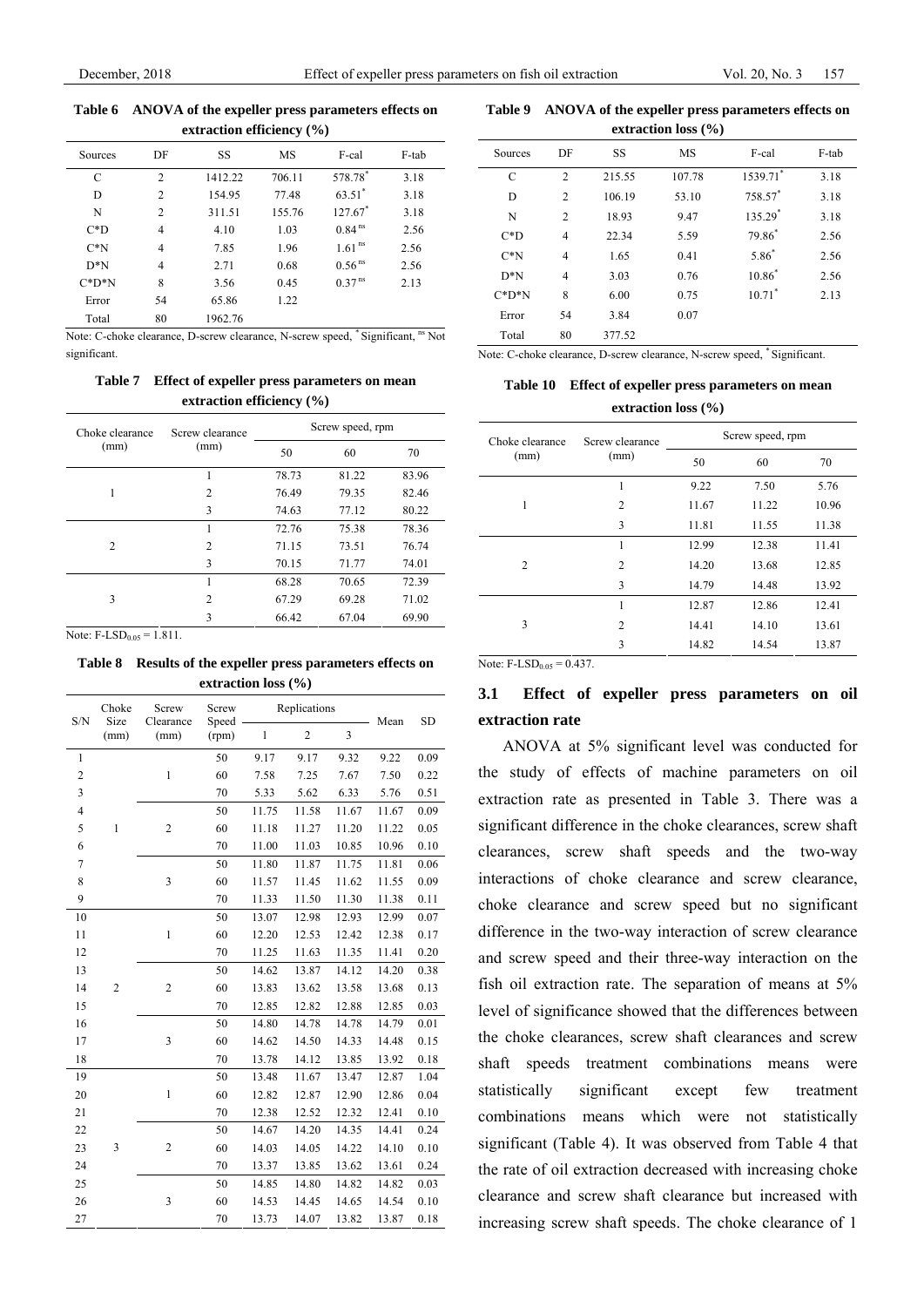mm had the highest oil extraction rate of 18.91 kg  $h^{-1}$  at the screw shaft clearance of 1 mm and screw shaft speed of 70 rpm. The least oil extraction rate of 13.60 kg  $h^{-1}$ was obtained at the choke clearance of 3 mm, screw shaft clearance of 3 mm and screw shaft speed of 50 rpm.

This was contrary to the work of El-Nakib et al. (2012) which stated that reducing the opening discharge area decreased the expressed oil productivity. This may be explained by decreased seed material flow. When the choke discharge opening increased from 0.5 to 1.4 mm, oil productivity increased from 11.94, 11.78, 12.29, 11.86 and 10.68 to 13.17, 13.49, 13.75, 13.57 and 13.2 kg h<sup>-1</sup> for single stage machine, and double stage machine with 1.2, 1.0, 0.8 and 0.6 mm intermediate choke gap at 30 rpm screw rotational speed and 8% seed moisture content. El-Nakib et al. (2012) observed similar trends when considering the effect of machine speed on rate of oil extraction. The authors stated that increasing screw rotational speed tended to increase the oil productivity. Increasing screw rotational speed from 30 to 90 rpm, oil productivity increased from 12.56, 12.99, 13.29, 13.68 and 13.13 to 13.58, 13.88, 15.07, 15.45 and 15.1 kg h<sup>-1</sup> for single stage machine, and double stage machine with 1.2, 1.0, 0.8 and 0.6 mm intermediate choke gap respectively at 6% moisture content and 0.5 mm choke gap (El-Nakib et al., 2012).

# **3.2 Effect of expeller press parameters on extraction efficiency**

From the ANOVA (Table 6) there was a significant difference in the choke clearances, screw shaft clearances and screw shaft speeds but no significant difference in their interactions on the extraction efficiency. A 2-tailed F-LSD test at 5% level of significance showed that the differences between the choke clearances, screw shaft clearances and screw shaft speeds treatment combinations means were statistically significant for most of the treatment combinations (Table 7). For the studied range, extraction efficiency increased with decreasing choke clearances and screw shaft clearances but extraction efficiency increased with increasing screw shaft speeds (Table 7). A maximum efficiency of 83.96% was obtained at 1 mm choke clearance, 1 mm screw shaft clearance and 70 rpm screw shaft speed. A minimum

expression efficiency of 66.42% was obtained at 3 mm choke clearance, 3 mm screw shaft clearance and 50 rpm screw shaft speed. However, the choke clearance of 1 mm, screw clearance of 1 mm and screw speed of 70 rpm were considered to be the optimum pressing condition for fish oil extraction. This implied that these process parameters must be controlled to effectively extract oil from fish.

 This was in agreement with the statement of Bamgboye and Adejumo (2007) who reported that a reduction in speed of rotation of the shaft, for example, could reduce the oil yield, increasing the oil content in the cake and solids in the oil. Akinoso et al. (2009), while evaluating the effects of compressive stress, feeding rate and speed of shaft screw press on palm kernel oil yield, observed same trend of increase in oil yield with increased speed. Ezeoha and Akubuo (2017), while investigating the effects of speed of shaft screw press and choke gap on palm kernel oil yield, observed same trend of increase in oil yield with decreased choke gap*.* 

The effects of different shaft speeds (21, 54, 65, and 98 rpm), nozzle sizes (6, 10, and 12 mm), and diameters of the shaft (8, and 11 mm) on *Nigella sativa L* seeds were examined by Deli et al. (2011) using a cylinder press. In this type of press the press cake was extruded through a nozzle attached to the end of the cylinder. Nozzle diameter was one of the factors affecting the pressure level in the expeller. Pressure increased with decreasing nozzle size. The highest oil yield was obtained under the following conditions: 21 rpm shaft speed, shaft diameter of 8 mm, and nozzle size of 6 mm.

El-Nakib et al. (2012), while evaluating the effects of machine setting of one stage and double stage expression, screw speeds of 30, 50, 70 and 90 rpm, cake output clearance 0.5, 0.8, 1.1 and 1.4 mm, for double stage expression setting intermediate choke gap of 0.6, 0.8, 1.0 and 1.2 mm and moisture content of oilseed 6, 8 and 10% on sunflower seeds oil extraction, observed that the outlet clearance was the most important parameter that controls the other variables of oil expression process as well as the output material characteristics. Decreasing the choke opening, decreased cake oil content and increased oil recovery. The narrow choke gap may reduce the flow of the material inside the expression cage that may increase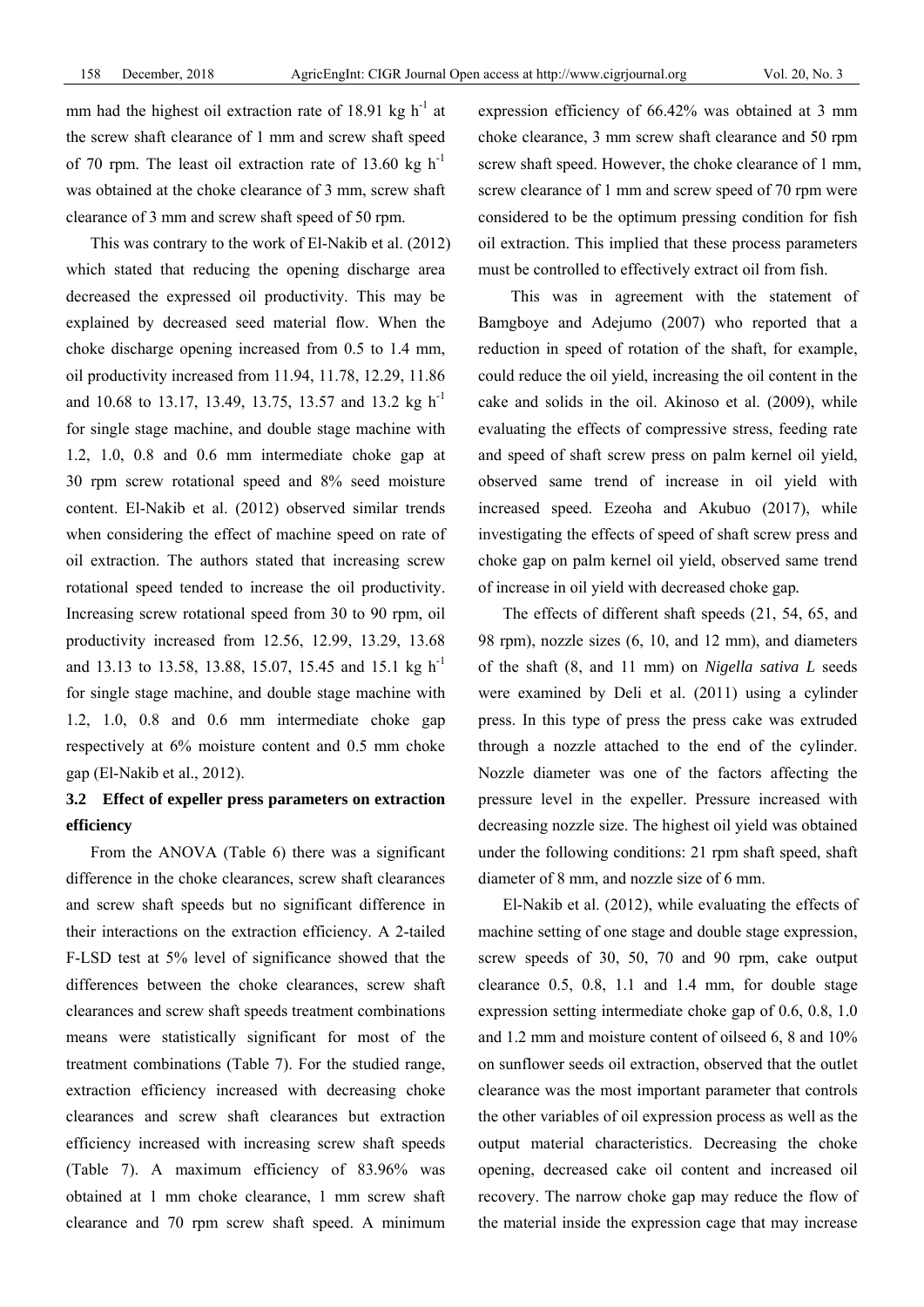the duration of extraction and also include more seed breakage and fine size of the seed material that may contribute to higher expression efficiency. When the choke discharge opening increased from 0.5 to 1.4 mm it tended to decrease oil expression efficiency from 75.1, 77.5, 82.9, 85.7 and 85.7 to 61.3, 65.9, 69.2, 71.0 and 72.3% for single stage machine, and double stage machine with 1.2, 1.0, 0.8 and 0.6 mm intermediate choke gap at 30 rpm screw rotational speed and 8% seed moisture content (El-Nakib et al., 2012).

The observed different trends considering the effects of machine speed on extraction efficiency showed a reduction in oil expression efficiency by increasing rotational speed. This behavior may be explained from increasing the throughput. Increased throughput meaned reduced expression duration and thus less chance for the oil to flow from between the solid material. Increasing screw rotational speed from 30 to 90 rpm led to decrease in oil expression efficiency from 72.1, 75.9, 81.7, 86.0 and 86.3 to 67.0, 69.9, 76.5, 78.5 and 79.7% for single stage machine, and double stage machine with 1.2, 1.0, 0.8 and 0.6 mm intermediate choke gap respectively at 6% moisture content and 0.5 mm choke gap (El-Nakib et al., 2012).

Because of the wear of the flight in operation, flight clearance increased with the use, therefore the effect of it was of interest. The pressure decreased with increasing radial flight clearance, the cause of which was the leakage of the material across the flight. In normal operations a lower discharge pressure represented a lower pressure drop across the die and directly led to a reduction in the production rate (Deli et al., 2011). To compensate for this loss the rate of the screw rotation had to be increased.

## **3.3 Effect of expeller press parameters on extraction loss**

ANOVA at 5% significant level was conducted for the study of effects of machine parameters on extraction loss as presented in Table 9. There was a significant difference in the choke clearances, screw shaft clearances, screw shaft speeds and their interactions on the extraction loss. A 2-tailed F-LSD test at 5% level of significance showed that the differences between the choke clearances, screw shaft clearances and screw shaft speeds treatment

combinations means were statistically significant except few of the treatment combinations which were not statistically significant (Table 10). For the studied range, extraction loss increased with increasing choke clearances and screw shaft clearances but extraction loss decreased with increasing screw shaft speeds (Table 10). The lowest extraction loss of 5.76% was obtained for the condition of 1 mm choke clearance, 1 mm screw shaft clearance and 70 rpm screw shaft speed. The highest extraction loss of 14.82% was obtained for the condition of 3 mm choke clearance, 3 mm screw shaft clearance and 50 rpm screw shaft speed.

### **4 Conclusions**

The results obtained from this study showed that fish oil being an essential source of rich healthy oil, can be efficiently extracted by the use of screw press expeller machine. The results obtained showed that this process (mechanical extraction) is a suitable method for extracting fish oil because of its high yield and high oil purity, both in large or small quantity. This process also generated little or no waste since the fish cake will be used as animal feeds thereby reducing cost of waste disposal.

The functional parameters evaluated in the study included choke clearances of 1, 2 and 3 mm; screw shaft clearances of 1, 2 and 3 mm and screw shaft speeds of 50, 60 and 70 rpm. The results obtained showed that oil extraction rate and extraction efficiency had a negative relationship with choke clearances and screw clearances but had a positive relationship with screw (worm) shaft speeds. The oil extraction rate and extraction efficiency were found to decrease with increase in choke clearances and also decreased with increase in screw clearances. Increase in screw (worm) shaft speeds from 50 to 70 rpm was observed to increase oil extraction rate and extraction efficiency. The extraction loss had a positive relationship with choke clearances and screw clearances but had a negative relationship with screw (worm) shaft speeds. The extraction loss was found to increase with increase in choke clearances and also increased with increase in screw clearances. Increase in screw (worm) shaft speeds from 50 to 70 rpm was observed to decrease extraction loss.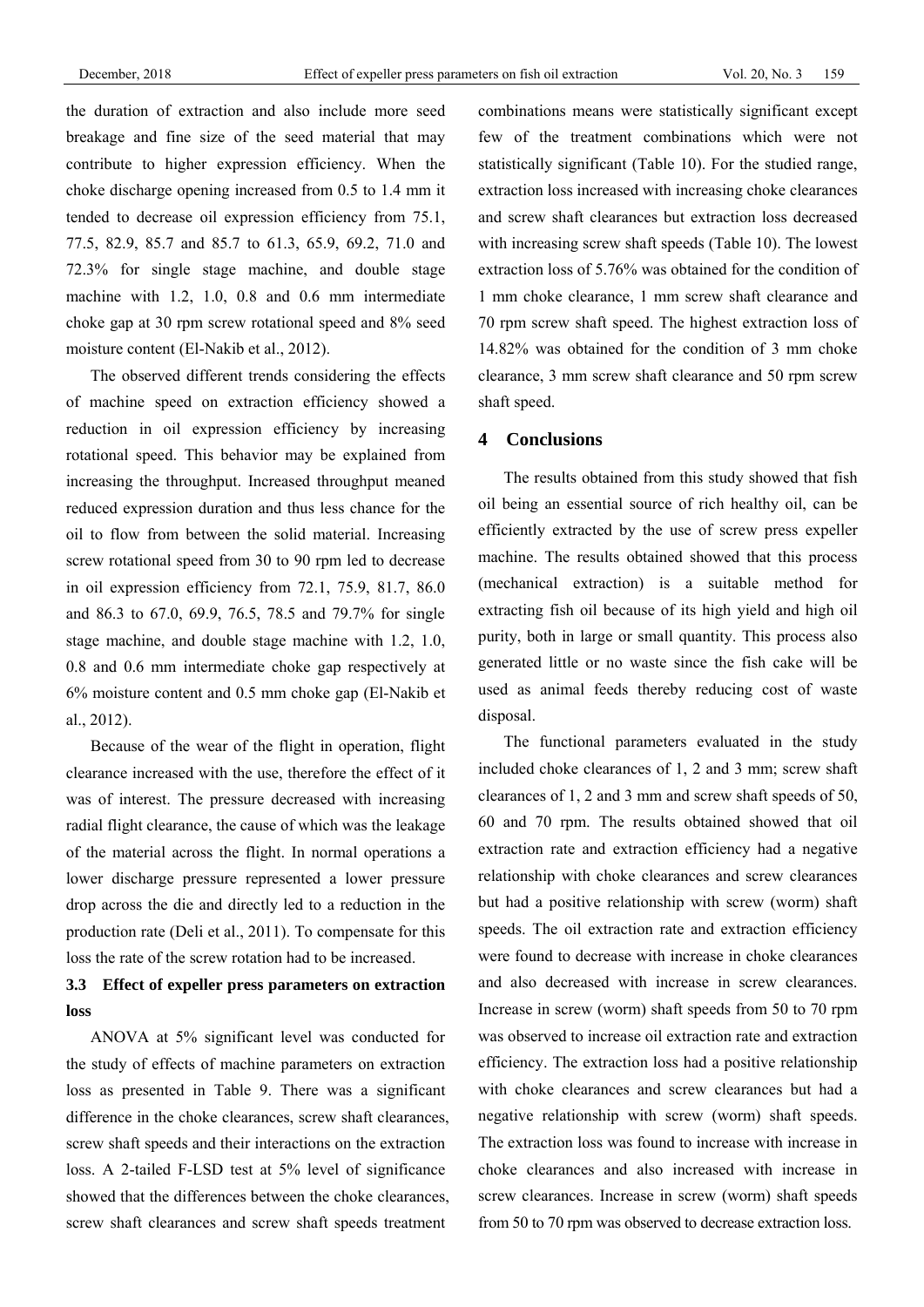The results obtained from the study of the effects of expeller press parameters on fish oil extraction showed that choke clearance, screw clearance and screw speed influenced oil extraction significantly at 95% confidence level. The best extraction condition was 1 mm choke clearance, 1mm screw clearance and 70 rpm screw speed, which gave oil extraction rate of 18.91 kg  $h^{-1}$ , extraction efficiency of 83.96% and extraction loss of 5.76%. The results of this study are useful in optimising the design of presses for oil extraction. The study hence provides data toward optimal design of an expeller press.

#### **References**

- Adeniyi, O.D. 2006. Herring fish (Clupea harengus) oil production and evaluation for industrial uses. *Journal of Dispersion Science and Technology*, 27(4): 537–541.
- Ajao, K.R., H.A. Ajimitokan, J. Olaomi, and H.F. Akande. 2010. Design and development of a groundnut oil expelling machine. *Journal of Agricultural Technology*, 6(4): 643–648.
- Akerele, O.V., and S.O. Ejiko. 2015. Design and construction of groundnut oil expeller. *International Journal of Engineering and Computer Science*, 4(6): 12529–12538.
- Akinoso, R., and A.O. Raji. 2011. Optimization of oil extraction from locust bean using response methodology. *European Journal of Lipid Science and Technology*, 113(2): 245–252.
- Akinoso, R., A.O. Raji, and J.C. Igbeka. 2009. Effects of compressive stress, feeding rate and speed of rotation on palm kernel oil yield. *Journal of Food Engineering*, 93(4): 427–430.
- Aloko, D.F., S.M. Haske, and O.O. Aluko. 2013. Development of model equation for oil extraction from maize seed by factorial analysis. *Journal of Research in Environmental Science and Toxicology*, 2(8): 154–160.
- AOAC. 2002. *Official Methods of Analysis of Association of Official Analytical Chemist (AOAC)*, 14th ed. Maryland, Gaithersburg, USA: AOAC International.
- AOAC. 2005. *Official Methods of Analysis of Association of Official Analytical Chemists (AOAC)*, 18th ed. Gaithersburg, MD, USA: AOAC International.
- Bamgboye, A.I., and A.O.D. Adejumo. 2007. Development of a sunflower oil expeller. *Agricultural Engineering International: CIGR Journal*, Vol IX, Manuscript EE 06 015.
- Bargale, P.C., and J. Singh. 2000. Oil expression characteristics of rapeseed for a small-capacity screw press. *Journal of Food Science and Technology*, 37(2): 130–134.
- Chantachum, S., S. Benjaku, and N. Sriwirat. 2000. Separation and quality of fish oil from pre-cooked and non-precooked tuna heads. *Food Chemistry,* 69(3): 289–294.
- Deli, S., M. Farah-Masturah, Y. Tajul-Aris, and W.A. Wan-Nadiah. 2011. The effects of physical parameters of the screw press oil expeller on oil yield from Nigella sativa L. seeds. *International Food Research Journal*, 18(4): 1367–1373.
- El-Nakib, A.A., M.H.A. Abdel, A.M. Rasmy, and M.M. Geasa. 2012. Evaluation of developed oilseed expression machine. *Misr Journal of Agricultural Engineering*, 29(4): 1357–1376.
- Ezeoha, S.L., and C.O. Akubuo. 2017. Investigating the effect of choke gap and speed of a screw press on palm kernel oil yield. *In 2017 Annual International Meeting Presentation for American Society of Agricultural and Biological Engineers (ASABE)*, *Spokane, Washington, 16-19 July*.
- Gebauer, S.K., T.L. Psota, W.S. Harris, and P.M. Kris-Etherton. 2006. n-3 Fatty acid dietary recommendations and food sources to achieve essentiality and cardiovascular benefits. *American Journal of Clinical Nutrition*, 83(6): 1526–1535.
- Harmanto, A., E. Hendriadi, M. Rahmarestia, and J. Wiyono. 2009. Performance test of a screw-press machine for extracting Jatropha curcas seed into crude oil as an alternative energy source. *Indonesian Journal of Agriculture*, 2(1): 35–40.
- Khoddami, A., A.A. Ariffin, J. Bakar, and H.M. Ghazali. 2009. Fatty acid profile of the oil extracted from fish waste (head, intestine and liver) (Sardinella lemuru). *World Applied Science Journal*, 7(1): 127–131.
- Khoddami, A., A.A. Ariffin, J. Bakar, and H.M. Ghazali. 2012. Quality and fatty acid profile of the oil extracted from fish waste (head, intestine and liver) (Euthynnus affinis). *African Journal of Biotechnology*, 11(7): 1683–1689.
- Maqsood, S, S. Benjakul, and A. Kamal-Eldin. 2012. Extraction, processing and stabilization of health-promoting fish oils. *Recent Patents on Food, Nutrition and Agriculture*, 4(2): 141–147.
- Nezhad, Z., M. Khosravi, N. Baniasadi, and Z. Daneshvar. 2008. Omega-3 fatty acid content in various tissues of different Persian Gulf fish. *Iranian Cardiovascular Research Journal*, 2(1): 24–31.
- Olaniyan, A.M., and K. Oje. 2007. Development of mechanical expression rig for dry extraction of shea butter from shea kernel. *Journal of Food Science and Technology*, 44(5): 465–470.
- Olaniyan, A.M., and K. Oje. 2011. Development of model equations for selecting optimum parameters for dry process of shea butter extraction. *Journal of Cereals and Oilseeds*, 5(2): 47–56.
- Razak, Z.K.A., M. Basri, K. Dzulkefly, C.N.A. Razak, and A.B. Salleh. 2001. Extraction and characterization of fish oil from Monopterus albus. *Malaysian Journal of Analytical Sciences*, 7(1): 217–220.
- Robert, O. 2005. Practical applications of fish oil ( $\Omega$ -3 fatty acids) in primary care. *The Journal of the American Board of Family*